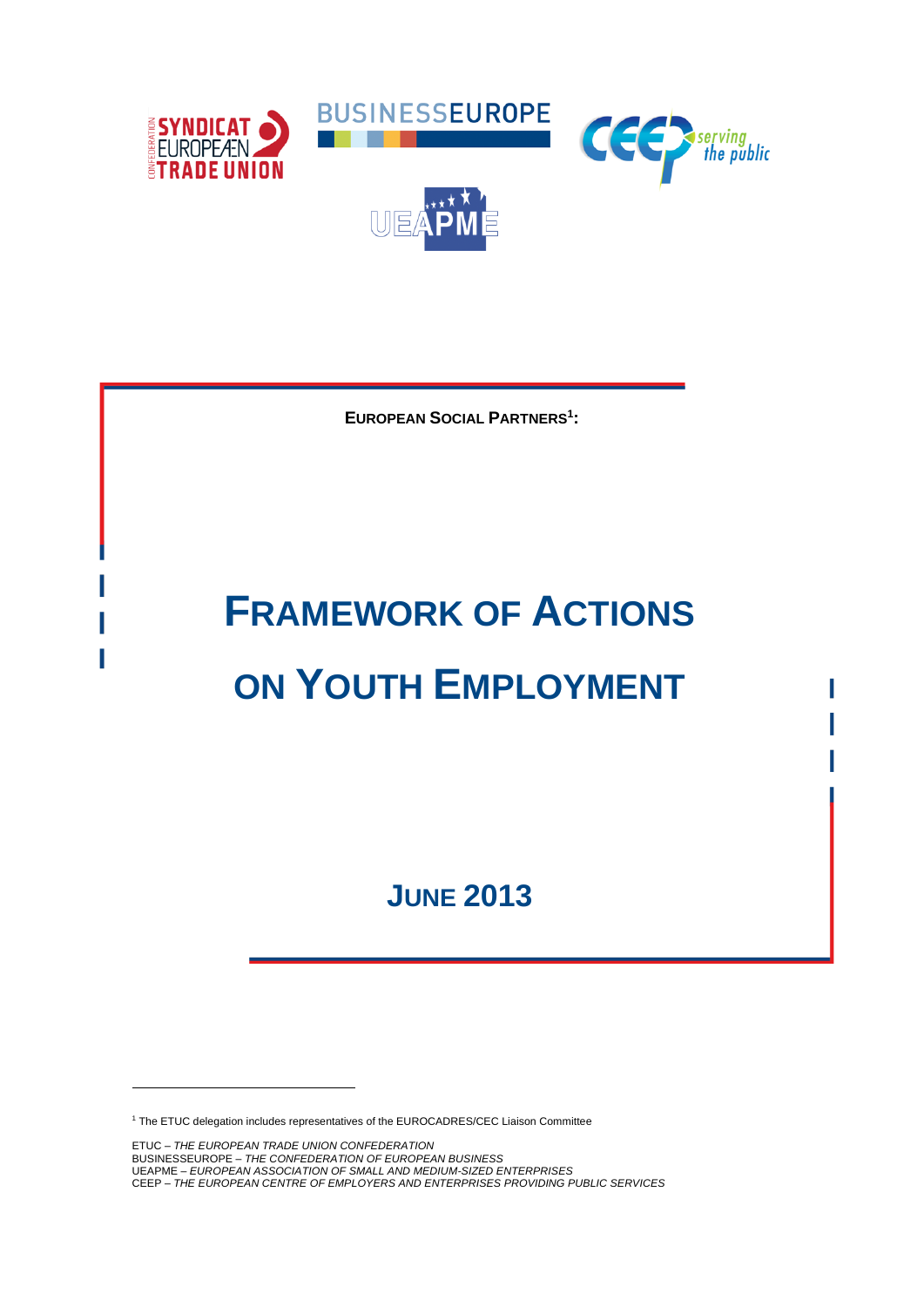# **INTRODUCTION**

Youth unemployment is one of Europe's most pressing problems. In the current economic and financial crisis the lack of job opportunities has affected young people more than any other group in society; this is reflected in high and increasing youth unemployment rates and levels of precariousness.

In Europe, more than 5.68 million young people are unemployed. The average rate of youth unemployment (23.4%) is more than double the overall unemployment rate (10.7%). Even before the crisis the youth unemployment rate was particularly high (17% compared with an average rate of 7% in 2008).

Those with jobs are strongly represented in temporary and part-time work with 42% on temporary contracts and 32% in part-time contracts, especially young women.

This shows that there are structural reasons including lack of job opportunities, in particular in some regions, making it difficult for young people to fully integrate into labour markets. The crisis has exacerbated this youth unemployment challenge in many countries especially for disadvantaged groups. More than half of young men and women on the labour markets are now unemployed in some countries. Urgent action is required to provide more and better jobs for the young and avoid scarring effects both to young people and European economies and societies as a whole.

When they enter into the labour market, many young people lack work experience. Therefore, in order to achieve a quick introduction of new recruits into labour market, it is necessary to address this issue. In addition, insufficient basic skills, lack of focus on learning outcomes in education and training, as well as a negative perception of initial vocational education and training (IVET) can lead to difficult integration into the labour market.

Contracts of indefinite duration are the majority form of employment relationships. For some young people, temporary contracts could provide a helpful stepping stone into the labour market. However, supporting young people to develop their career from there is important so as to limit as much as possible the proportion of young people who may well find themselves stuck without longer-term prospects. Social partners should support them in doing this and ensure the adequate protections apply to these contracts.

Longer and unpredictable transitions to the labour markets can have a negative impact on young people's confidence in the future and daily lives, notably in terms of access to a regular income, risk of poverty, possibility of forming a family, and health. Moreover, without a job and adequate social protection, more young people are dependent on their families for a longer time and are more likely to slip into poverty.

According to Eurofound, the cost of 7.5 million young people (15-29) who are not in education, employment or training (NEETs) is more than €153 billion a year, or 1.2% of EU GDP. We risk missing a great deal of the potential of the young generation of Europeans. If this risk materialises, European economies would be losing a part of the young to social exclusion. This would also undermine Europe's competitiveness and innovation potential for the next decades.

Active labour market policies are part of the solution, but reducing youth unemployment is not possible without a strong commitment to education, growth and recovery. Adequate financial resources should be allocated at the appropriate level taking into account fiscal discipline and the objectives of the Europe 2020 strategy.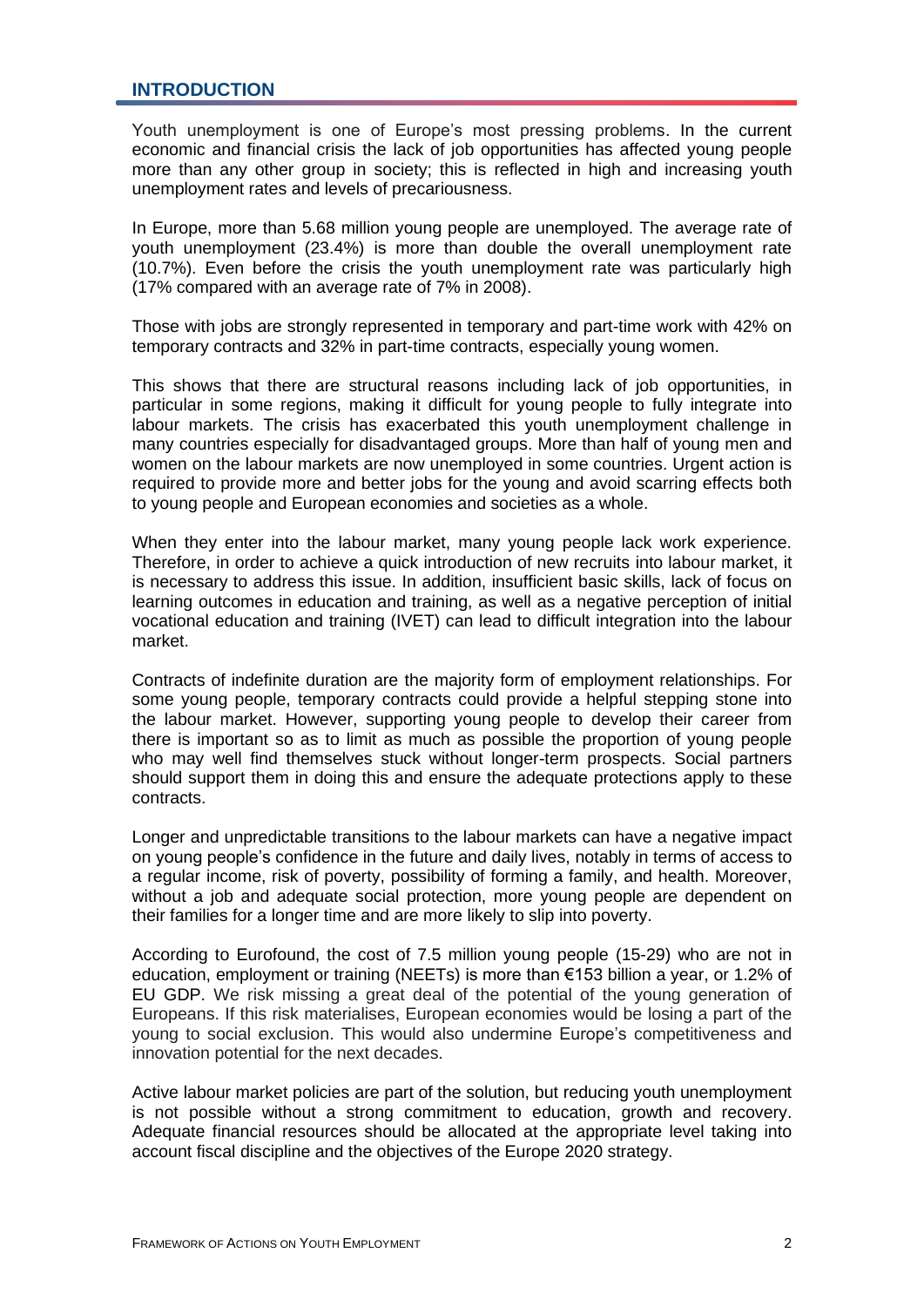Employability is a valuable way for young people to invest in their future. Measures and targeted incentives should be put in place to stimulate employment and achieve a better match between young people's aspirations and available vacancies.

# **1. CHALLENGES**

The crisis together with the on-going process of economic transformation coincides with profound demographic, cultural and social changes throughout Europe.

Youth unemployment is a key European concern that needs to be addressed. Two main objectives are to create the right conditions to foster employment opportunities for young people and to ease their transitions between education and work.

European social partners aim to address three inter-related challenges:

- 1. Create more and better jobs and attractive career opportunities for young people;
- 2. Strengthen the quality and relevance of education and training at all levels to address skills mismatches;
- 3. Optimise the role of industry, in particular SMEs, and of high-performing public services in Europe as a driver of sustainable and inclusive growth.

More specific challenges include the following:

*Creating more and better jobs and the right framework conditions for smoother transitions into employment*: With more than 26 million people unemployed, the main challenge remains the stimulation of a job-rich growth pattern and the creation of jobs. In this context, social partners together with institutions should engage at European, national and local levels to foster economic growth, productivity and competitiveness in order to improve the quality and increase the number of jobs. This will make it possible for young people to fully integrate into the labour market.

*Promoting the attractiveness of vocational education and training (VET) and ensuring its quality*: This will contribute to improving the learning environment and providing young people with relevant skills and competences.

*Promoting the acquisition of transversal and specific competences and skills*: The evolution towards process-oriented and interdisciplinary work organisation increasingly requires transversal and technical competences, problem-solving and communication skills, and teamwork. Transversal and specific competences and skills should be promoted on a lifelong learning basis including in the work place.

*Dealing with the increasing need for highly skilled workers*: Together with medium-skill, high-skill jobs are very likely to be on the rise in the coming decades (CEDEFOP forecasts 2020). Preventing young people from dropping out from school and training and incentivising them to achieve medium and high educational attainments, be it through higher vocational education and training or university pathways, will contribute to reinforcing the EU's competitive edge through higher added value and quality production and services. Higher educational attainments will also contribute to their personal and social development.

*Improving the matching between skills supply and demand*: Closing this gap will help fill the current 2 million job vacancies in European labour markets. In some regions in particular, even qualified young people face difficulties integrating in labour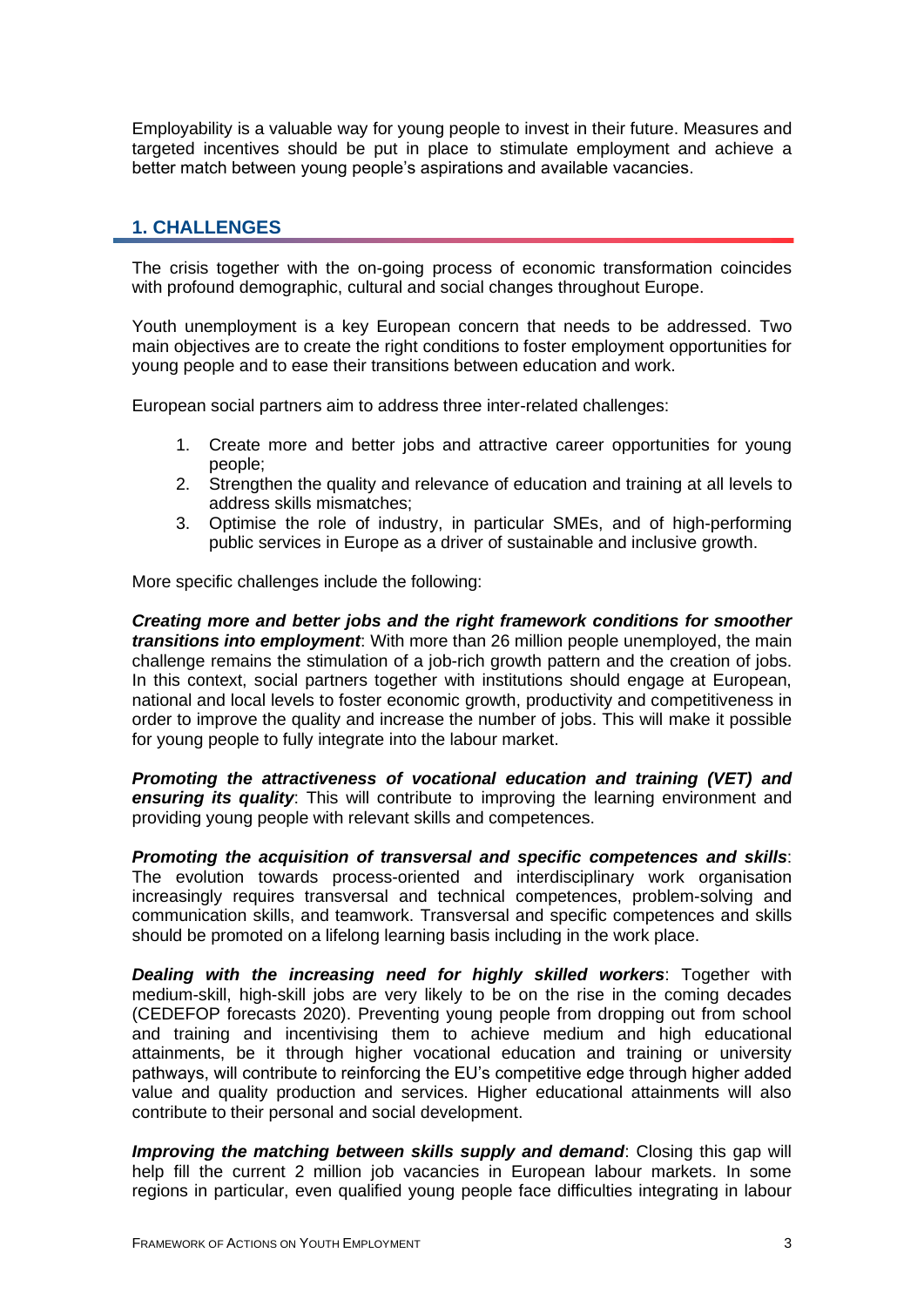markets due to a lack of jobs or skills mismatches. This requires increasing collaboration between educational institutions and social partners so that young people acquire the right skills. Closing the skills gap will also require better information to young workers on possible attractive career prospects of sectors/areas they may not have considered. This will increase the chances for employers to find the right candidates and for employees to choose the career they aspire to.

# **2. SOCIAL PARTNERS' APPROACH**

The European social partners reject the inevitability of a lost generation. That is why they have included this Framework of Actions as the first priority of the Work Programme for 2012-2014. They agreed to "focus on the link between education, young people's expectations and labour market needs, while taking account of young people's transition from school into the labour market, in an effort to increase employment rates in general".

In this respect, European social partners fully support the objective of article 3 of the TEU of working for a highly competitive social market economy and article 9 of the TFEU of promoting "a high level of employment, the guarantee of adequate social protection, the fight against social exclusion, and a high level of education, training and protection of human health."

With this Framework of Actions, we call on national social partners, public authorities and other stakeholders to act together to achieve concrete progress in favour of youth employment. A multi-pronged approach is needed with measures and appropriate resources to secure high quality learning outcomes, promote vocational education and training, and create jobs.

The European social partners are thus committed to putting forward practical solutions to address youth unemployment taking into account the specific situation of each country, in order to contribute to growth, employment and social cohesion.

This Framework of Actions is based on existing and new practices. European social partners aim to promote the most effective initiatives identified across Europe that could be used as inspiration for designing solutions by national social partners in their respective contexts. We also include recommendations to other relevant actors such as the EU institutions and Member States.

# **BUSINESSEUROPE, UEAPME, CEEP and ETUC:**

- are convinced that investing and creating more and better jobs is the way forward to improve the situation of young people on labour markets,
- consider that much can be achieved by high-performing education and training systems to deliver the right skills for young people, while taking into account their expectations, and the efficiency and resilience of labour markets,
- stress the importance of measures and means aiming to stimulate sustainable and inclusive growth and job creation in Europe,
- want to contribute to setting the right incentives and framework conditions to make the hiring of young people a more attractive option for employers, particularly through collective bargaining between social partners,
- aim to promote adaptability of both enterprises and workers, and opportunities to workers through more dynamic careers,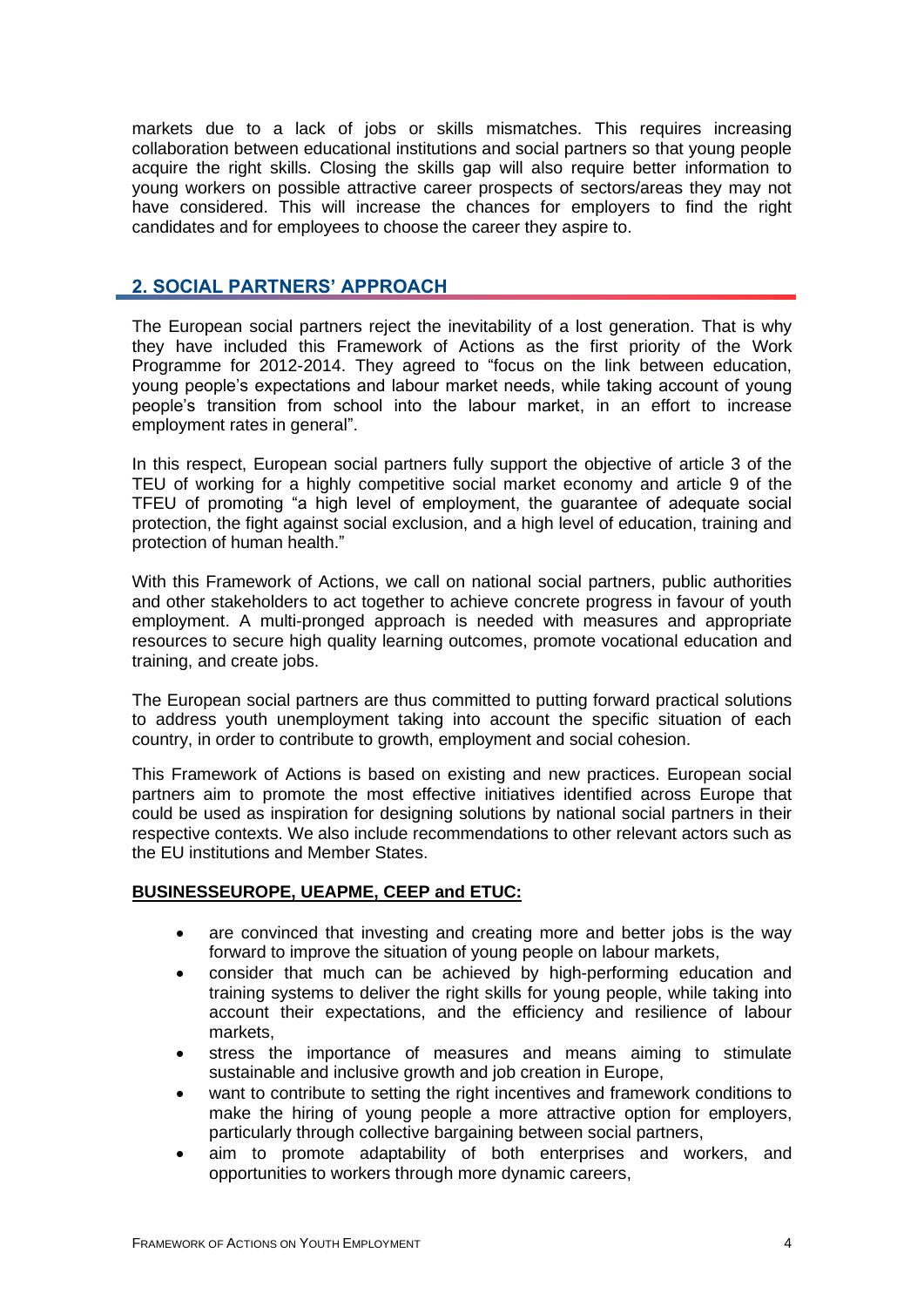- recall that inclusive, open and efficient labour markets are fundamental for improving young people's access and sustainable integration in employment,
- affirm the joint responsibility of social partners at all levels in policy development through constructive autonomous social dialogue, in line with the diversity of national industrial relation systems,
- acknowledge the broader dimension of the challenge, which calls for close cooperation with public authorities, as well as education, training institutions, employment services and open dialogue with youth organisations at all levels,
- consider that current and future measures taken must comply with the aims of intergenerational solidarity,
- stress the shared responsibility of employers, public authorities and individuals to invest in skills development.

# **3. PRIORITIES**

# **PRIORITY 1: LEARNING**

Young people need to be equipped with basic competences, transversal competences, as well as technical and specific competences for their own personal development and employability.

Well-designed education and training curricula, with social partner involvement, responsive to labour market and young people's needs can contribute to reducing the skills mismatch.

Work-based learning, including apprenticeships and traineeships, can also contribute to smoother transition into the labour market for the young and reduce the risks of long transitions.

# **Primary and secondary education**

Access to basic education is a fundamental right and discrimination should be prevented.

Education is a value which benefits the individual and contributes to achieving the Europe 2020 targets. Therefore, governments must provide a well-functioning universal, free and quality general public education – both primary and secondary – and invest in vocational training that prepares pupils properly for further general or vocational education and training pathways.

Young people dropping out of school or vocational education and training before having acquired basic skills are more likely to be confronted with difficult transitions from school to the labour market or to face unemployment later on in life.

Coordinated action towards the design, implementation and monitoring of curricula and education programmes must ensure that learning outcomes foster young people's aspirations and employability.

#### **Initial vocational education and training**

In work-based learning models, such as dual learning systems, a significant part of the education takes place in an enterprise. The principle is to alternate between learning and training in school and on-the-job learning while working in an enterprise.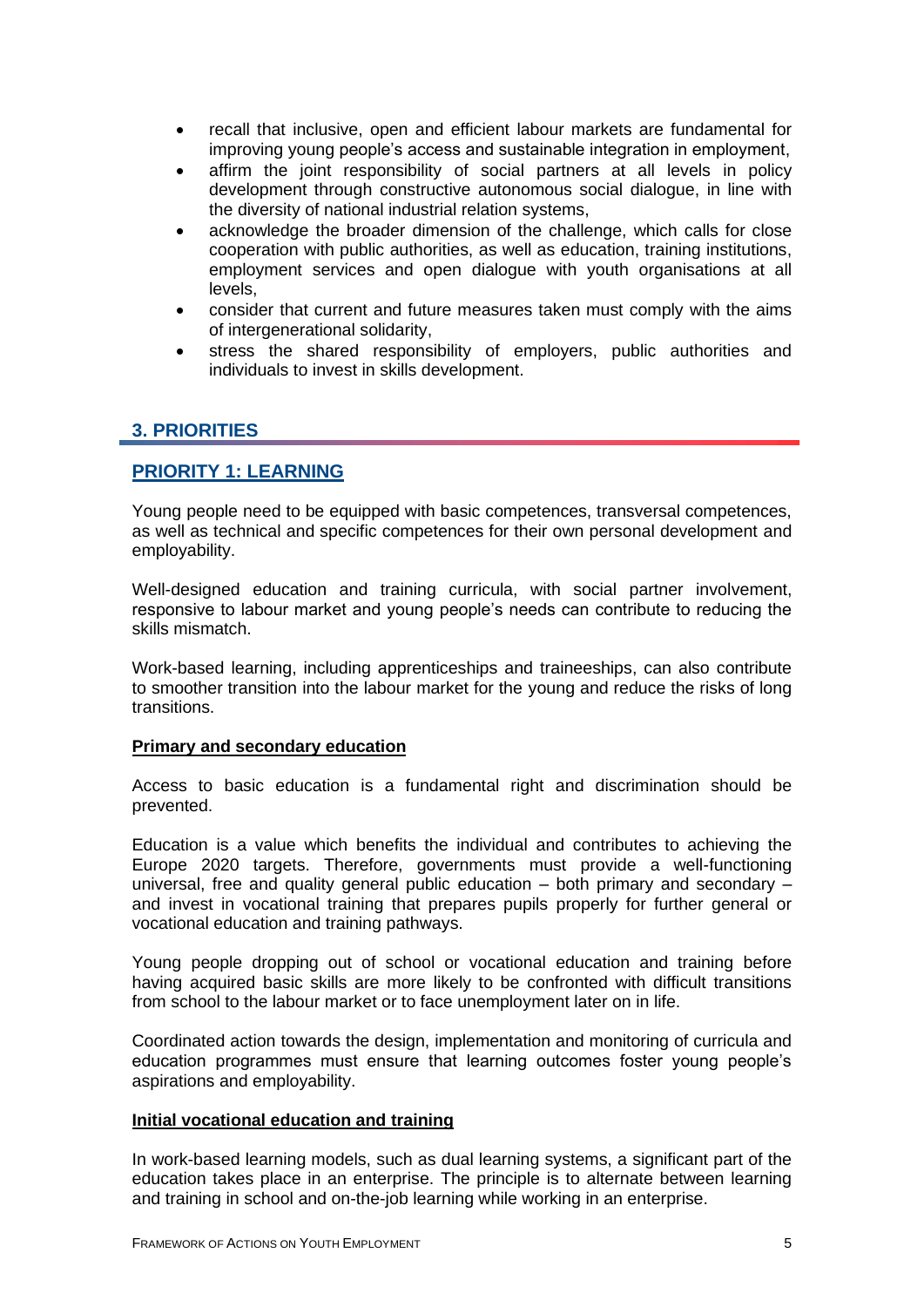High-quality initial vocational education and training systems have shown merits in a number of countries, involving social partners in their design and functioning.

In particular, well-established dual learning systems can contribute to lower youth unemployment levels.

It is difficult to transfer the dual learning system from one country to the other. The concept of work-based learning needs to be tailored to the context of each individual country, where applicable on a tripartite basis. The idea is to allow all countries that want to review/improve their systems to do so while being fully aware of the characteristics of other countries' systems.

#### **Apprenticeships**

Well-designed apprenticeships systems have proved to be effective in easing young people's transitions into work.

The preconditions are the existence of places in enterprises and that pupils have acquired the necessary basic skills.

The agreement between young people and individual employers is to be qualityassured, inter alia through well-defined learning objectives between the apprentice, the training centre and the enterprise.

Social partners have a key role to play in the setting of quality regulatory frameworks at national level and in the design of procedures that limit excessive legal or administrative requirements. Additionally national governments should enforce these frameworks to ensure that the conditions are right to offer apprenticeships placements and comply with the agreed rules, to the benefit of the employer and the apprentice.

The European Commission and European social partners have a role to play to encourage the sharing and the improvement of national practices on apprenticeships.

#### **Traineeships**

European social partners take note of the Commission's intention to propose a Council Recommendation on the European quality framework on traineeships and support Member States' actions aiming to improve the quality of traineeships.

#### **Mobility**

Programmes such as Lifelong Learning Programme and specific sub-programmes like Leonardo, Grundvig, Erasmus and Comenius as well as the Youth in Action programme have proven their added value. European social partners support a next generation of EU education and training programmes focusing on learning mobility, cooperation for innovation, as an engine for growth.

#### **I. Social Partners' Actions**

#### **a. Short term**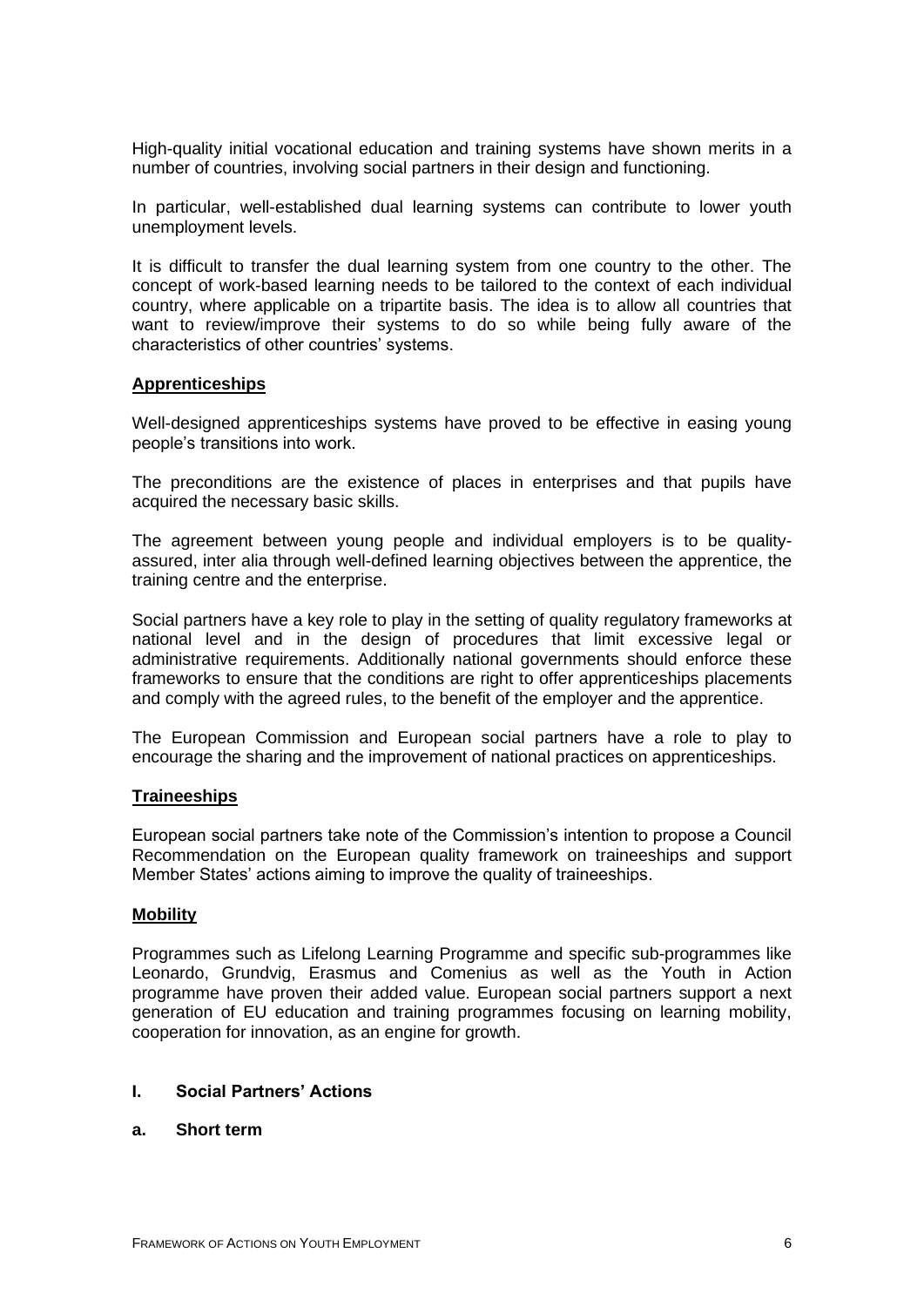- Take part in the monitoring and evaluation of vocational education and training (VET) to ensure smooth transitions from education to further training and/or work within quality regulatory frameworks at national level.
- Participate in the governance of apprenticeship systems.
- Identify and address barriers to the development of apprenticeship systems in each country.
- Contribute to designing and participating in setting up the EU alliance for apprenticeships.
- Envisage taking further joint actions towards the Council and the European Parliament based on the upcoming Commission's proposal for a Council Recommendation on a European quality framework on traineeships.
- Ensure that apprenticeship agreements between young people and enterprises clearly define the terms of the apprenticeship and learning objectives of the work-based part of the education.
- Promote the attractiveness of and work on the image of science, technology, engineering and mathematics fields at secondary school and in higher education levels. This should include attracting more women into STEM disciplines.

# **b. Long term**

- Promote education which better meets labour market and young people's needs whilst fostering young people's personal development and employability.
- Strengthen dual learning elements in existing work-based learning models.

# **II. Recommendations**

# **a. Short term**

- The European Commission should add the "share of work-based learning" as one of the variables in its proposed employability benchmark.
- The European Commission should adequately involve European social partners in the management of the next generation of education and training programmes.
- The EU and Member States should ensure that EU funding programmes such as ESF provide initial funding for setting up or reforming apprenticeship systems.
- The European Commission and Member States should support and coordinate European and national campaigns for changing the perception of vocational education and training in European societies, and promote quality work-based learning.
- Eurostat and CEDEFOP should cooperate to provide accurate and harmonised data and policy analysis on the share of workplace-based training at all levels of education and training.
- Member States in cooperation with social partners could consider establishing national and/or sectoral training funds.
- Member States should encourage employers to take on more apprentices and trainees, in consultation with social partners.
- Member States should devise, in consultation with the relevant social partners, framework conditions for apprenticeship and traineeship that are attractive for enterprises and young people, in line with the diversity of industrial relations systems and taking into account their learning objectives.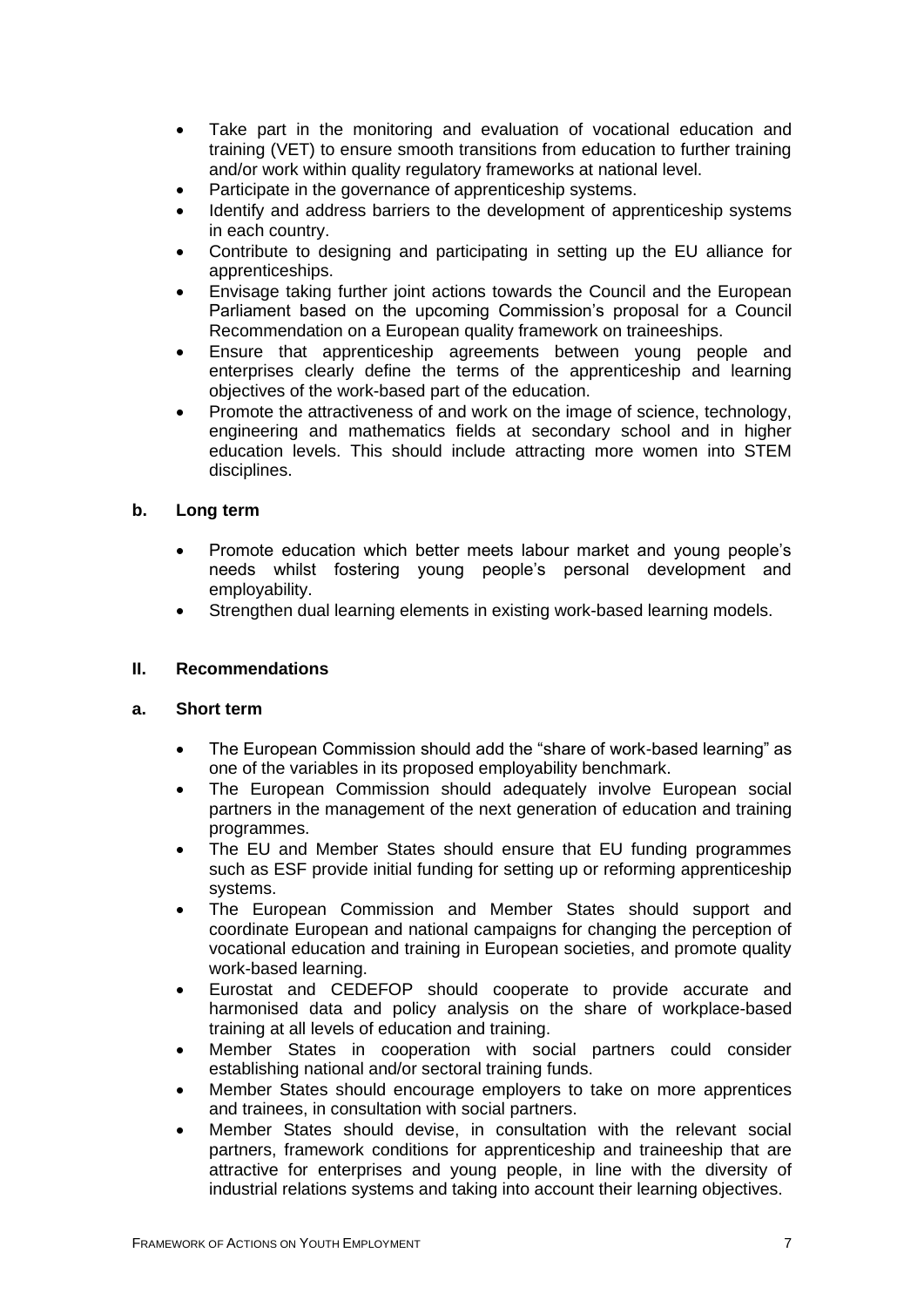- Member States should fully implement national qualifications frameworks to improve learning outcomes at all levels of education and training.
- Member States should ensure quality initial vocational education and training (IVET) to increase the qualifications and employability of young people and reduce skills mismatches with the involvement of social partners.
- Member States should promote the attractiveness of and work on the image of initial vocational education and training (IVET) and apprenticeship systems towards young people, their parents and enterprises with the involvement of social partners.
- Member States should improve the labour market relevance of the education and training systems' output as a matter of priority, by putting a focus on investment in education and skills to address increasing skills' mismatches, in line with the Europe 2020 strategy and in the context of the European semester.
- Member States should offer early leavers from school and training and low skilled young people ways and means to re-enter education and training or second-chance education programmes in order to reduce skills mismatches.

# **b. Long term**

- The EU and Member States should spread the principles of work-based learning models and dual learning systems both in secondary and in higher education and training throughout Europe, including apprenticeship schemes and efficient, highly qualifying and sustainable initial and continuous vocational education and training (VET) systems.
- The EU and Member States should encourage cross-border mobility of teachers and trainers, as well as young people's learning mobility and study of foreign languages.
- Member States should ensure quality and inclusiveness in primary and secondary education and training so that pupils possess the necessary basic skills and to reduce early school-leaving.
- Member States should on the first hand encourage employers to offer more and better apprenticeship placements while on the other hand easing administrative procedures for enterprises and in particular for small and medium-sized enterprises (SMEs) regarding the provision of apprenticeships.
- Member States, in cooperation with social partners, employer organisations, enterprises, crafts chambers and chambers of commerce and VET providers should work together at national level to ensure apprenticeships improving career opportunities for young people and enterprises' performance.

# **Priority 2: TRANSITION**

Change has become a constant feature of our economies and societies. This makes it important to ease and support transitions into and within the labour market with reliable, efficient unemployment insurance and social safety nets which are financially sustainable in the longer term.

Labour market transitions usually refer to periods between the exit from the education system and entry into the labour market as well as between different jobs. Under this priority, the focus is put on the transition between education and work.

Transition measures, including in the area of guidance, training and employment integration, are limited in time and agreed, monitored and performed by various actors in accordance with national industrial relations systems.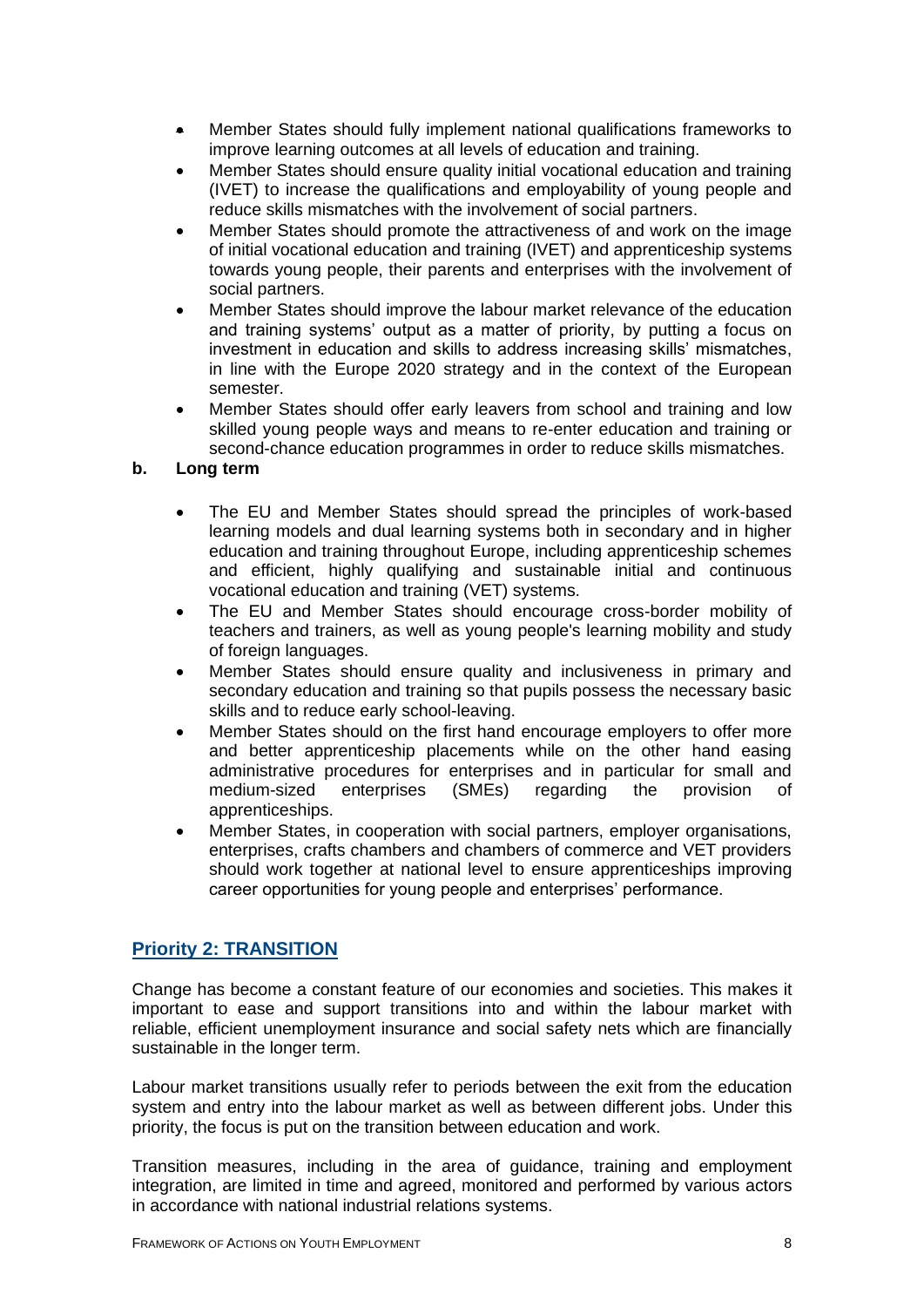# **EU Youth Employment Initiatives**

European social partners support the European institutions' determination to address the youth unemployment challenge, while making sure that EU support will go where it is most urgently needed, in particular by enhancing territorial and social cohesion.

In particular, EU social partners welcome the Youth Employment Initiative which was adopted by the European Council on 8 February 2013 in the framework of the discussions on the Multi-Annual Financial Framework for 2014-2020.

# **Youth Guarantee**

Transitions from school to work have become longer and more complex for many young people.

As agreed by the EPSCO Council on 28 February 2013, the objective of a youth guarantee is to ensure that young job-seekers do not remain outside the labour market for long by providing them with a good-quality offer of employment, continued education, an apprenticeship or a traineeship within a period of four months of becoming unemployed or leaving formal education.

Only a job-rich recovery and growth can reduce unemployment sustainably. With that in mind, youth guarantee schemes should take into account the following basic principles:

- a targeted approach for young people, especially those who are at the margins of the labour market.
- a partnership approach including the involvement of social partners,
- identification and allocation of the appropriate means,
- early intervention to prevent long-term unemployment,
- time-bound schemes with measurable outcomes,
- fostering of employability and mobility to prevent or reduce youth unemployment,
- promotion of employment opportunities for young people which enable them to become independent.

Considering the severity of the situation for young people nowadays, a focus on activation measures targeting the young through the setting-up of a youth guarantee and/or similar measures at national level is necessary in many countries. The youth guarantee may also contribute to the achievement of some Europe 2020 strategy objectives, namely a reduction of early school-leavers, an increase in the employment rate of the population aged 20-64 and a lifting-out of poverty and social exclusion. Measures and actions related to the youth guarantee represent a certain cost which needs to be weighed against the high social and economic cost of inaction.

The youth guarantee must be adapted to the situation in each Member State. Social partners should actively participate in its design and implementation, in partnership with public authorities and other relevant stakeholders. Financing the cost of these measures is primarily the responsibility of public authorities.

# **Guidance and information**

Establishing better guidance and information for all young women and men, and tailored career service centres focusing on employability is a good way to strengthen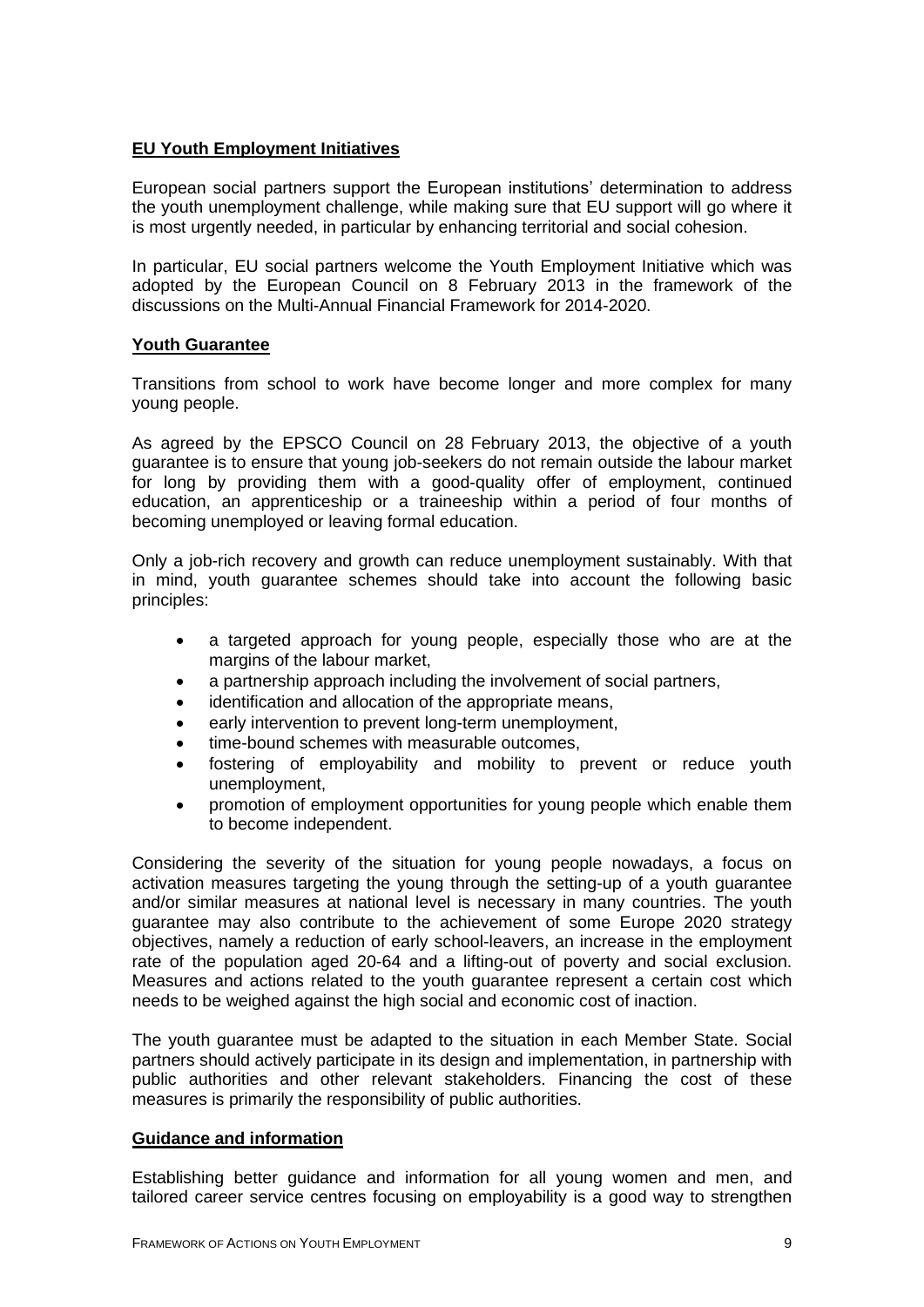the links between secondary, further and higher education and training and the labour market.

This is particularly evident in some sectors including public services. Young people are often unaware about the scope of possible careers and activities offered by both private and public employers and enterprises.

Disadvantaged groups of young people, such as socially marginalised young people, those lacking basic skills and school drop-outs, need special attention in guidance and information.

# **Identification of new skills and new jobs**

Identifying new skills and new jobs and anticipating their development can represent a complex task given the difficulty for social partners and training providers to anticipate future skills needs. Numerous and changing socio-economic and technological factors must be taken into consideration, making it challenging to compile reliable data in this area. Nevertheless this exercise is imperative.

As described in the Framework of Actions for lifelong development of competences and qualifications<sup>2</sup>, this anticipation takes place at two levels: the enterprise level and the national and/or sectoral level.

# **I. Social Partners' Actions**

# **a. Short term**

- Promote the attractiveness and value of jobs in "shortages" areas as future careers (e.g. in green economy, ICT, health, education, industry, etc.) by organising, where relevant, awareness-raising campaigns, open days, "taster" opportunities, initiatives between social partners and schools/colleges, etc., and/or restore the image of a sector or occupation in all their aspects, ensuring that health and safety regulations are respected in all sectors.
- Contribute to governments' actions aiming to implement youth guarantee schemes at national level.
- Take part in the design, monitoring, evaluation and review of youth guarantee measures implemented at national level to monitor their effectiveness and value for money, in light of their performance in activating the young unemployed.

# **b. Long term**

- Achieve a lifelong learning culture by informing and advising their members.
- Prioritise support for young job seekers who wish to shift their career orientations and adapt their skills towards sectors in demand in order to address existing job vacancies, without discriminating against other age groups.
- Enhance the cooperation between human resource managers, private and public employment services, educational institutions, social counsellors,

<sup>2</sup>The Framework of Actions on lifelong development of competences and qualifications was adopted by the European social partners in 2002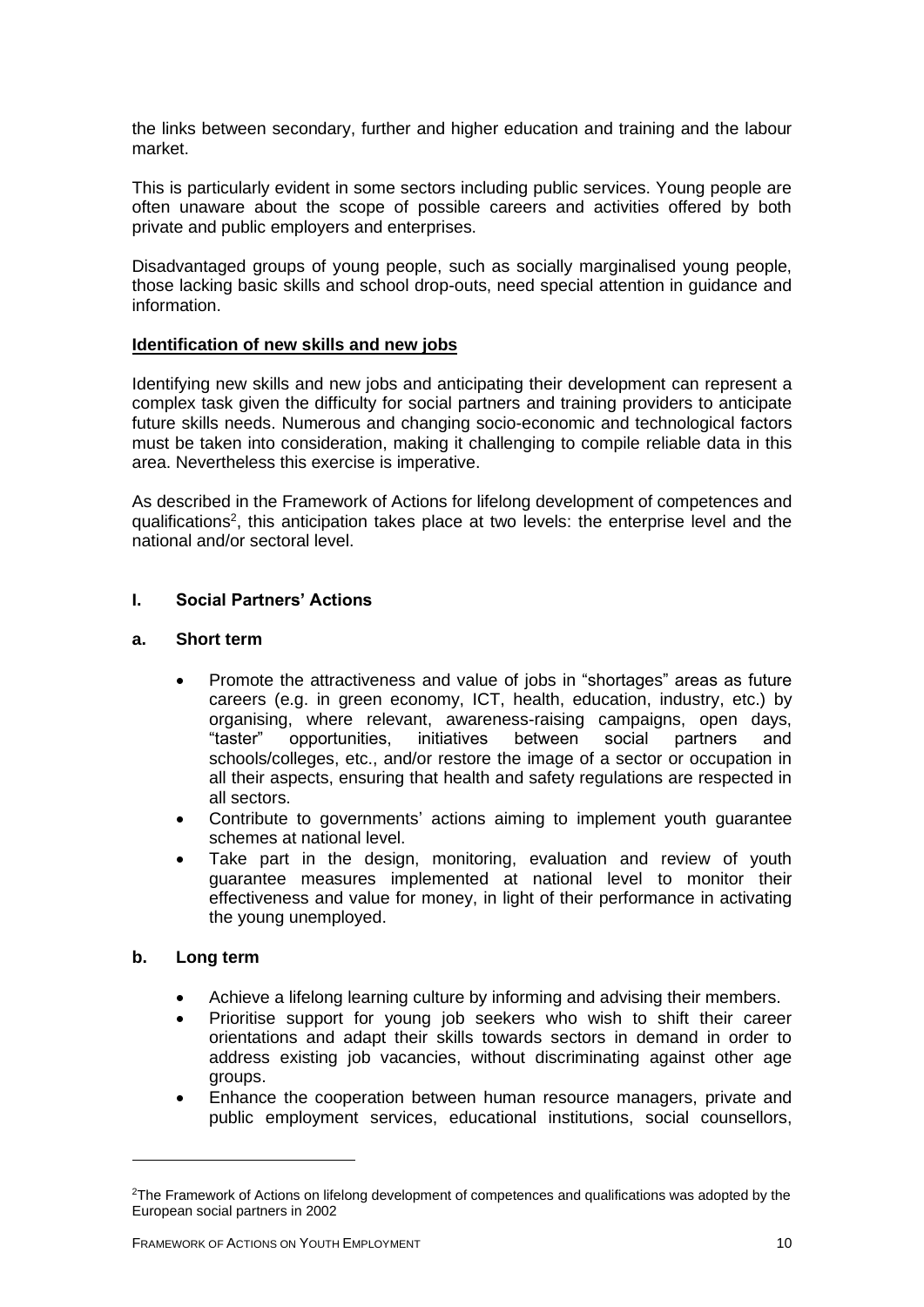employers' and workers' representatives and external/internal coaches and/or mentors.

- Contribute to the design, implementation and monitoring of education, training and lifelong learning curricula, policies and programmes.
- Cooperate with governments and education and training institutions to provide young people with targeted information on available career opportunities and skills needs on labour markets, and on apprentices', trainees' and workers' rights and responsibilities.

#### **II. Recommendations**

#### **a. Short term**

- The EU and Member States should ensure that a share of ESF resources can be set aside to provide initial funding for Member States that have already introduced or wish to introduce a youth guarantee.
- The European Commission and Member States should involve European and national social partners in the design and implementation of the Youth Employment Initiative in order to ensure its success.
- Member States should examine and, where needed, address the interplay between tax and benefit systems in a fiscally neutral way, also respecting wage policies, in order to encourage young people's employment participation while ensuring full access to social protection.
- Member States should provide effective career guidance within the education systems to help young people make better informed decisions both in lower secondary education and in higher education. Career guidance materials should include clear information about available jobs and career prospects on the labour markets.
- Member States in partnership with employment services should include job search techniques in school curricula to better equip young people in their search for a first job.
- When introducing a youth guarantee or equivalent measures, Member States should follow an approach targeted firstly on young people who are at the margins of the labour market.

# **b. Long term**

- The EU and Member States could develop networks to collect information and exchange experiences aiming at fostering partnership with education and training providers at all levels.
- Member States should foster partnership between social partners and employment services to find effective ways to address vacancies.
- Member States should organise public employment services as effective "transition management agencies", with the capacity to provide tailored advice to young people to facilitate their transition from the world of education and the world of work and between jobs.
- Member States should consult relevant actors in the administration of traineeship and apprenticeship programmes in order to ease administrative procedures for employers while respecting the social protection and rights of trainees and apprentices.
- Member States should seek to prevent young people without any qualification dropping out of schools with measures such as youth coaching and mentoring at school, compensatory measures such as bridging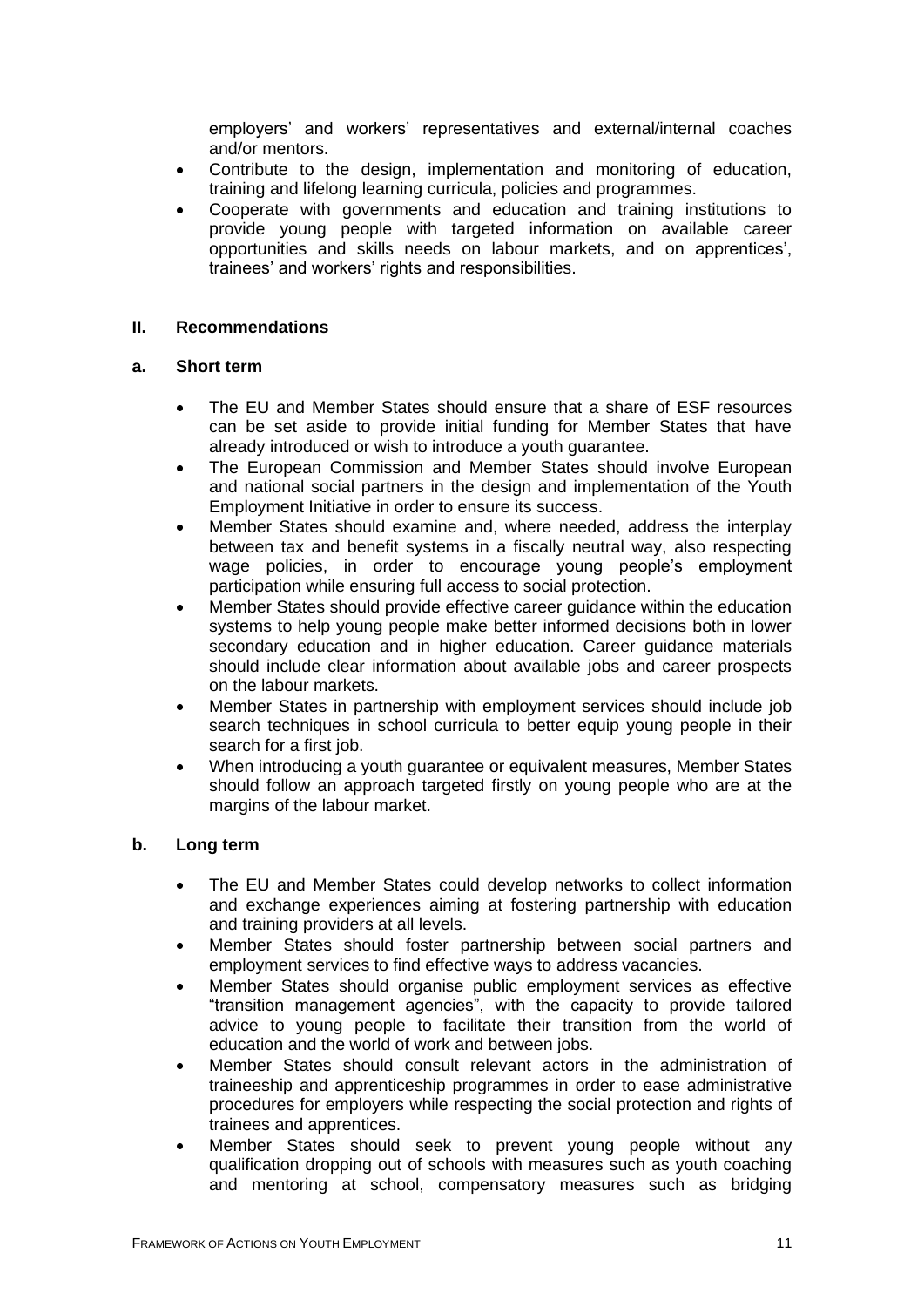programmes, and systemic measures such as further training for teachers on the issue of early school-leavers and early warning system.

# **PRIORITY 3: EMPLOYMENT**

With more than 26 million Europeans unemployed, a key condition is to create more and better jobs in addition to the 2 million vacancies in Europe.

The level of youth unemployment is rising across Europe in many countries, a situation which has been exacerbated by the financial and economic crisis. Young people's integration into the labour market is made more complicated in many countries due to a lack of jobs. Dynamic, open and mobile labour markets should aim to encourage job creation and job search without undermining social protection systems.

Adequate macro-economic policies and targeted measures for productive investment are needed to foster growth and a job-rich recovery. The competitiveness of EU products and services depends significantly on investment in research & development, innovation, education and training.

It is the responsibility of national social partners and governments, in accordance with industrial relations practices, to determine terms of employment, including labour costs, with the aim of helping young people to enter and develop in the labour market.

There is a lack of certain key competences and a shortage of adequate skills in certain sectors and regions in Europe, in particular related to new industries' and specific public services' needs. In order to fill in the existing vacancies, European social partners fully support EU and national efforts to provide the adequate (re)training and promote mobility opportunities for young jobseekers who are considering moving and working within and between Member States.

Well-designed and well-functioning employment regulations, and tax and social protection systems are essential for effective labour markets and for the promotion of more opportunities for young people to obtain a job. Labour market reforms, where needed via collective bargaining or legislation in consultation with social partners, could reduce segmentation and enhance access to labour markets for young people. When devising solutions to maximise youth employment opportunities, it is important to respect agreed social and labour rights.

Active labour market policies are also needed to promote young people's access to employment, which enables them to become independent.

Lifelong learning is a shared responsibility which lies with all actors: enterprises, workers and their representatives, public authorities and individuals. Each employee should be aware of and encouraged to develop her/his competences in the course of her/his working life.

Coaching, tutoring and mentoring, including through intergenerational cooperation, can facilitate the integration of young people in their first job. Such an approach can help enterprises promote simultaneously young and older workers' employment. Moreover, individual competence development plans can allow employers and employees to identify the required competences of the young worker in a given work situation.

A diversity of contractual arrangements can help to better match employers' and young workers' needs, for example to cope with changing demand for goods and services, to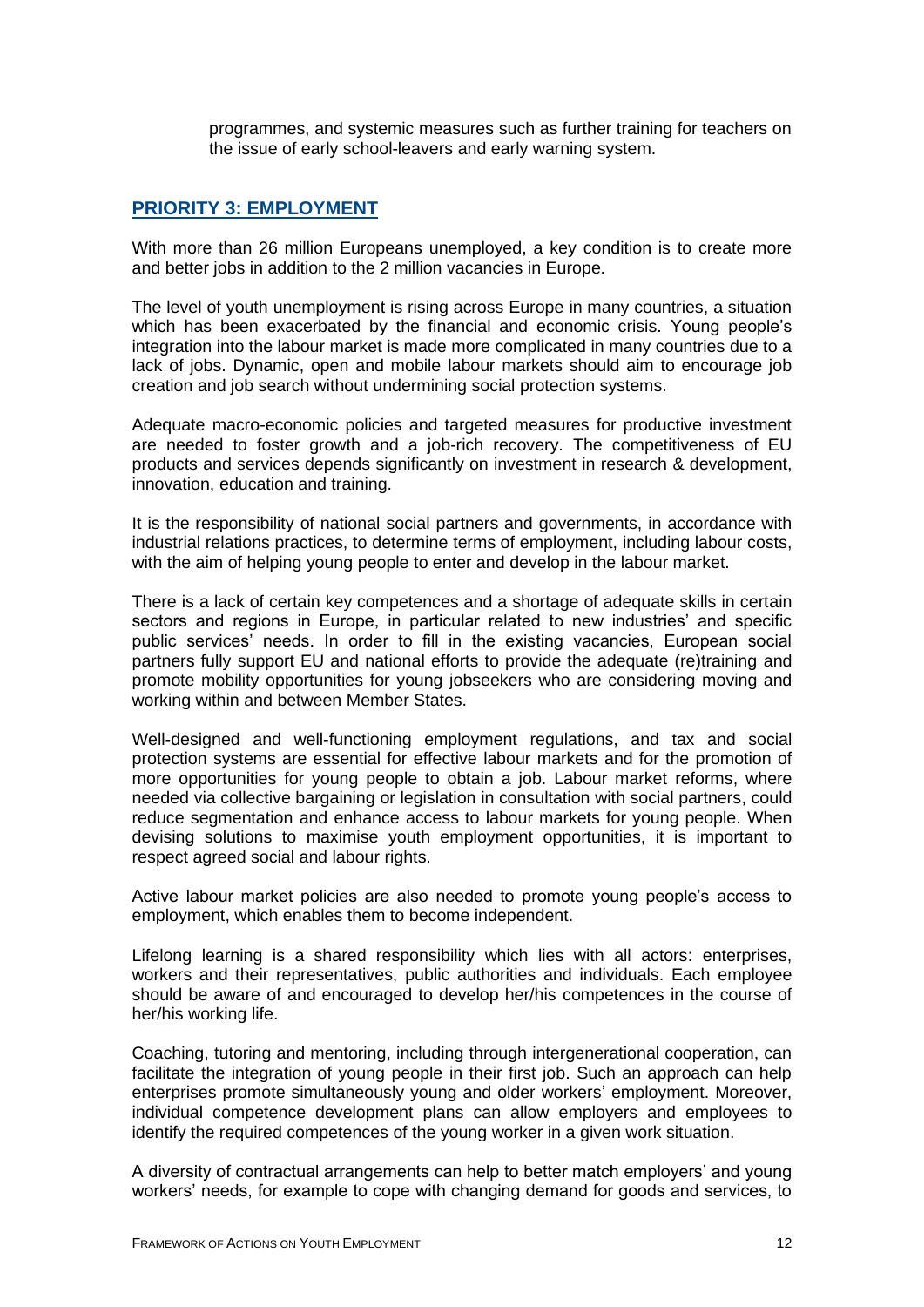fill in for absent employees due to sickness or family duties, or to allow young people to better reconcile work with private life or education duties.

However, some young people may well find themselves stuck in a succession of short term and/or limited-hours contracts, accepting these working arrangements due to a lack of other opportunities, thus hampering their possibilities to embark on an autonomous life and kick-start a secure professional development.

Social partners and public authorities need to ensure that the conditions are right for job creation and that permanent, temporary and short-term contracts are regulated in a way that fosters sustainable integration of young people in employment.

# **I. Social Partners' Actions**

#### **a. Short term**

- Agree specific terms and conditions of employment support for young jobseekers to promote their access to a first job including special programmes designed to support and qualify the young people to access jobs.
- Promote contracts of indefinite duration to ensure that they remain the general form of employment relationships.
- Ensure, according to the national industrial relations systems, an optimal balance between flexibility and security including the provision of employment protection for all employment relationships in order to tackle segmented labour markets.
- Support mentoring initiatives to allow and recognise the contribution of an older and/or more-experienced worker in transmitting his/her knowledge and expertise to a younger employee.
- Promote smoother integration of young recruits in the workplace through induction and coaching.
- Promote individual competence development plans jointly agreed by the employer and the worker.
- Continue to engage at European level in on-going discussions on transparency and recognition of formal and non-formal competences and qualifications, by promoting the development of Europe-wide means of recognition and validation of competences and qualifications across general and vocational education and training systems.
- Contribute to European initiatives aiming to promote the potential benefits of mobility of young job-seekers and workers, such as via the "your first EURES job" initiative whilst avoiding brain-drain in some countries which would hamper their future development.

# **b. Long term**

- Conclude bi- or tripartite agreements and/or contribute to the design and implementation of labour market reforms aiming to reduce segmentation and enhance access to labour markets for young people while maintaining the agreed level of social and labour rights.
- Tackle the causes of bogus self-employment to avoid detrimental effects for both employers and employees.
- Take part in the monitoring, evaluation and review of national job plans for young people.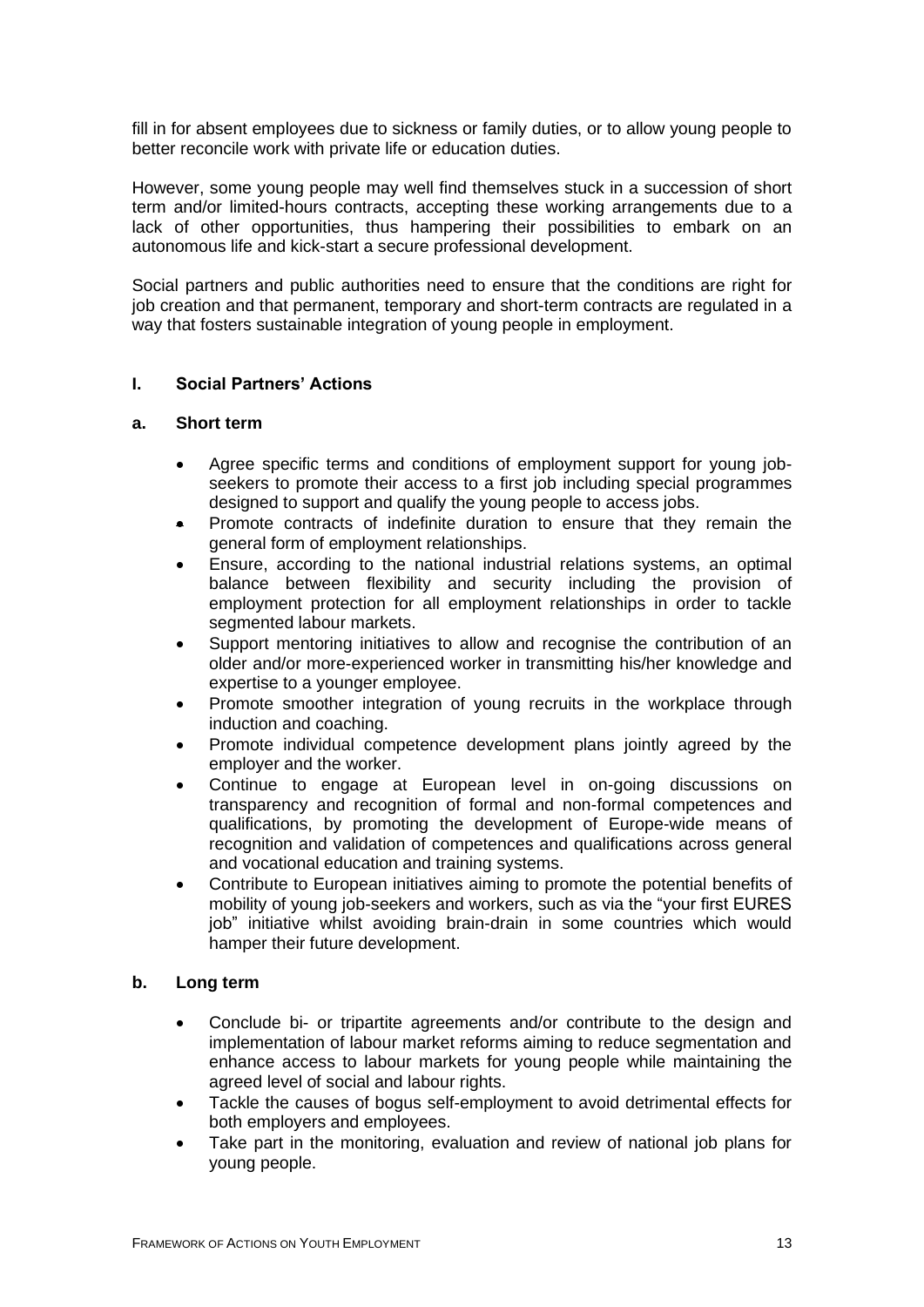# **II. Recommendations**

# **a. Short term**

- The EU and Member states should foster job-rich economic growth through sound macroeconomic policies.
- The EU and Member States should work together to make youth employment a more attractive option for employers and promote training of young people as an investment for both enterprises and individuals.
- The EU and Member States should design specific employment policies for young people in close consultation with the social partners, in line with industrial and sectoral needs.
- The EU and Member States should invest in innovation, research & development, and education and training in order to make it easier for young workers to get their first job and gain work experience.
- The EU should associate European and national social partners in the design, implementation and evaluation of the 6 billion euros targeted on youth employment measures in the Multiannual Financial Framework for 2014-2020.

# **b. Long term**

- The EU should foster and ease young workers' geographical and occupational mobility, in particular for those wishing to move and work abroad. This can play an important role in helping to match labour supply with demand, while preventing possible brain-drain effects and recognising the rights of and benefits for mobile individuals.
- Sending Member States that are affected by brain-drain effects should take action so as to limit the negative consequences for their labour markets.
- Member States should address youth employment challenges as part of their national jobs plans.
- Member States should foster active labour market programmes and ensure a balance between the necessary support for job seekers and effective incentives to employment. Specific mechanisms should be foreseen for young people dropping out of activation schemes.
- Member states should ensure that effective and proportionate sanctions are foreseen in case of non-compliance with applicable employment regulations, including in situations of bogus self-employment.

# **PRIORITY 4: ENTREPRENEURSHIP**

Fostering entrepreneurial thinking and promoting entrepreneurship skills have a positive impact on the employability of young people and on job creation. Nevertheless, it is only one element of comprehensive youth employment strategies.

Entrepreneurship should be promoted as early as at school level and further integrated into secondary and tertiary education, be it general education or vocational education and training.

Guidance and mentoring for new entrepreneurs should be made available in order to provide them with information on existing legislation, on potential funding opportunities and with all further necessary advice for creating and managing a successful and responsible business. This includes providing user-friendly tools and promoting simple and easy-to-use administrative requirements to create an enterprise.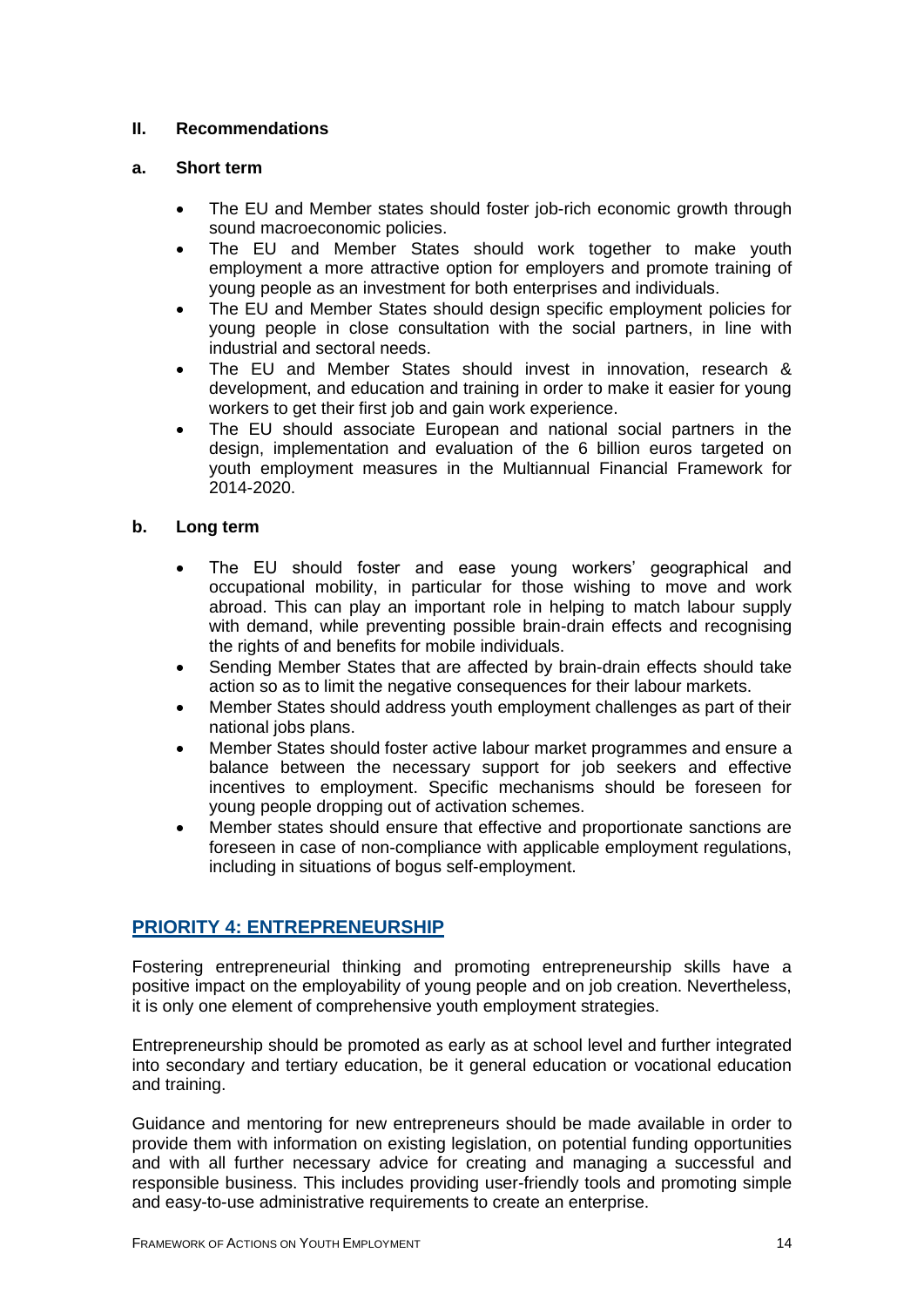Creativity should be encouraged along with entrepreneurship as a mind-set that promotes genuine individual initiatives and self-employment, and positive attitudes towards sustainable risk-taking while respecting labour legislation and workers' rights.

Apprenticeship can lead to entrepreneurship due to the first-hand work experience in an enterprise in their field of work and favour the start of a business.

## **Other forms of entrepreneurship**

"Intrapreneurship", which is about promoting entrepreneurial attitudes of employees, and employee-driven/social entrepreneurship, can be successful examples of employee participation schemes aiming to achieve the economic and social goals of the organisations they work for.

However, the boundaries between a worker and an employer can be blurred in cases of bogus self-employment.

# **I. Social Partners' Actions**

#### **a. Short term**

- Foster training and mentoring services for young entrepreneurs in order to increase chances of young enterprises to continue activity and grow after the first years of their creation.
- Promote entrepreneurial mind-sets at school and in the society as a whole, aiming to avoid stigmatisation of young entrepreneurs in case of failure.

#### **b. Long term**

- Promote partnerships between large and small enterprises aiming to identify and support market and growth opportunities with special attention to the high value added industrial and services sectors.
- Encourage female entrepreneurship and entrepreneurship from groups at risk of being excluded by specific accompaniment and mentoring advice.
- Address social and environmental challenges as part of activities that enterprises choose to undertake in the area of Corporate Social Responsibility.

#### **II. Recommendations**

#### **a. Short term**

- Member States should find a right balance between administrative and regulatory requirements, and the guarantee of a favourable environment for the creation and/or handover of small enterprises, including the development of one-stop web portals (e-administration services).
- Member States should implement targeted tax incentives and enhance support in terms of access to finance for young entrepreneurs to set up an enterprise.
- Member States should set up entrepreneurship courses as part of schools curricula and promote entrepreneurship in work-based learning models, in line with the new Entrepreneurship 2020 Action Plan launched by the European Commission in January 2013.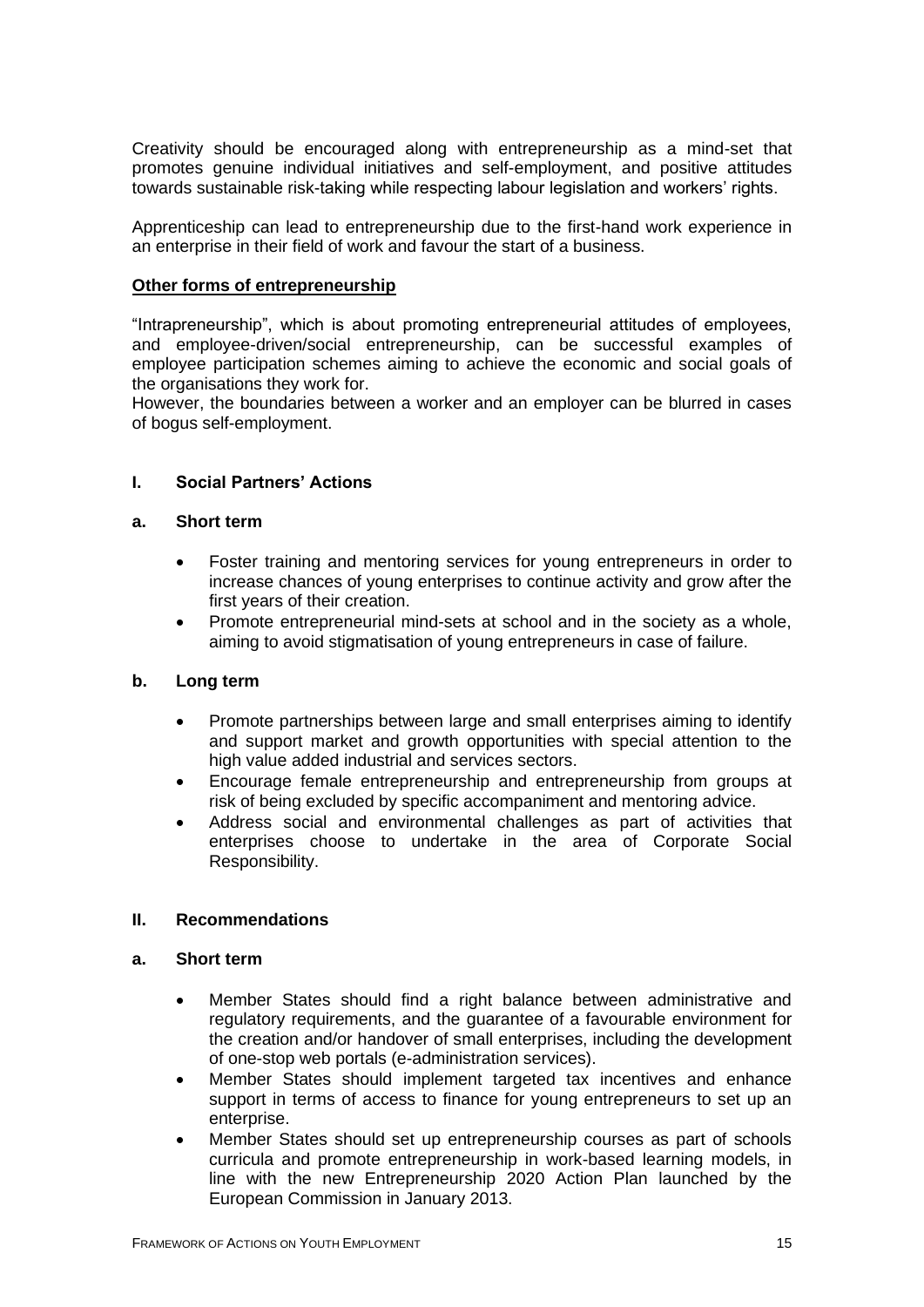## **b. Long term**

- The EU, including the European Investment Fund, and Member States should develop further existing instruments and, where relevant, establish new ones to support creation and growth of young enterprises, such as for example the Microfinance Facility and the Programme for the Competitiveness of enterprises and SMEs (COSME).
- Member States should organise and promote local, regional and national competitions between young entrepreneurs.
- Member States should integrate entrepreneurship in VET schools so that VET students can choose to become entrepreneurs.
- Member States could promote socially and environmentally responsible entrepreneurship as part of higher education curricula.
- Member States should make sure that the status of the self-employed is enforced where it exists.

# **4. PROMOTION, ACTIONS AND FOLLOW-UP**

#### **Promotion**

BUSINESSEUROPE, UEAPME, CEEP and ETUC (and the liaison committee EUROCADRES/CEC) will promote this Framework of Actions in Member States at all appropriate levels taking account of national practices, through joint and separate actions, as appropriate.

Regional seminars will be organised by the EU social partners to make their members aware of this Framework of Actions. Additional national meetings can be organised in each country by national social partners themselves.

The EU social partners will also transmit this document to all relevant players at European and national levels, including EU sectoral social partners, EU and national public authorities.

#### **Actions**

The signatory parties of this Framework of Actions invite national social partners members of BUSINESSEUROPE, UEAPME, CEEP and ETUC (and the liaison committee EUROCADRES/CEC) to act upon the four priorities identified in this Framework of Actions to foster youth employment and smoother transitions between education and work.

Moreover, European and national social partners will cooperate with EU institutions and/or national public authorities on the basis of the recommendations included in this Framework of Actions.

#### **Follow-up**

After three annual reports, the European social partners will evaluate the impact on both employers and workers. This evaluation can lead to an update of the priorities identified and/or an assessment on whether or not additional action is required in one or more of the priority areas.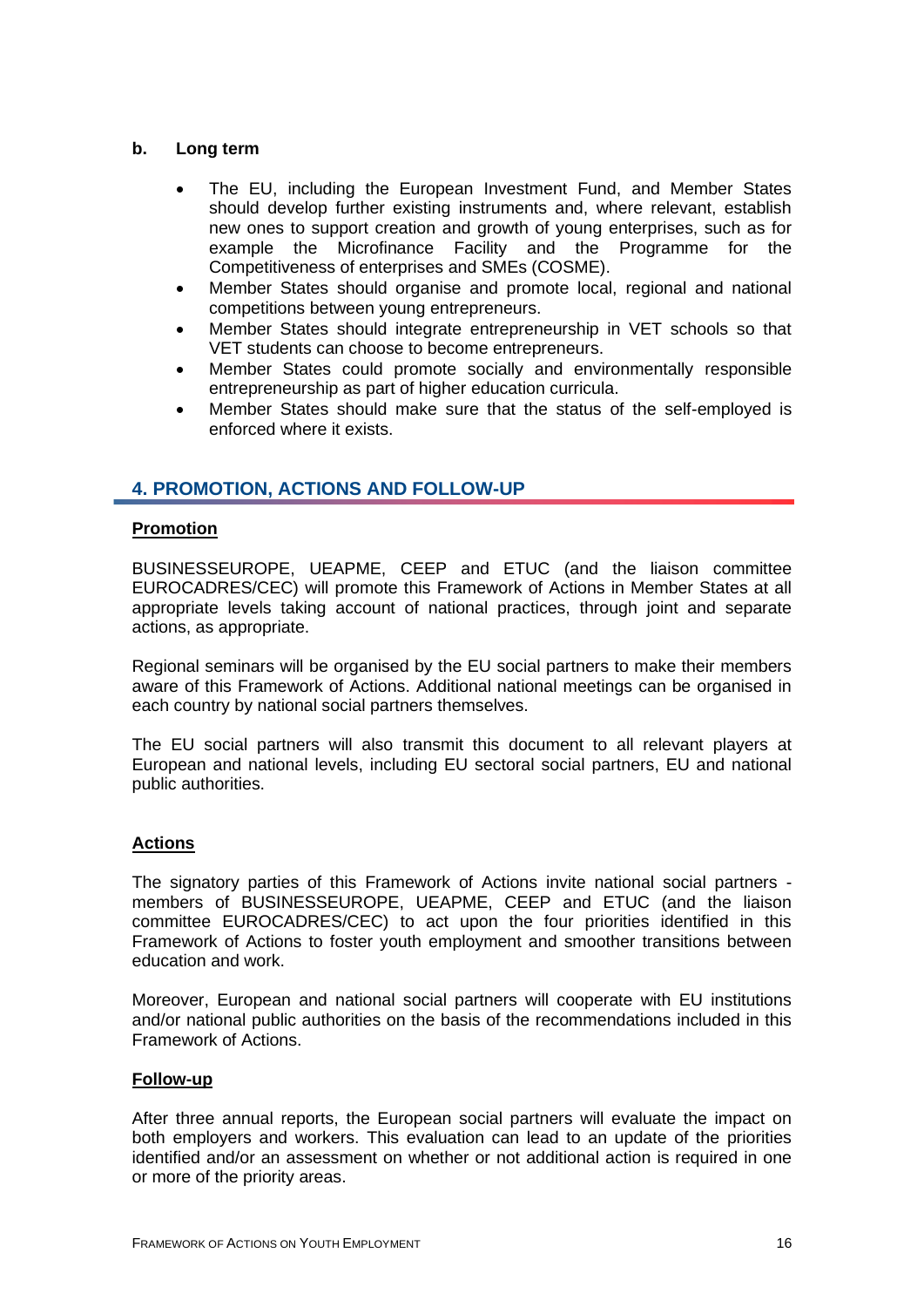The European social partners will be entrusted with the preparation of the overall evaluation report during the fourth year after the adoption of this Framework of Actions. In the case of absence of reporting after four years, European social partners will encourage their members in the countries concerned to keep them informed about their follow-up activities until actions have been undertaken at national level.

**\*\*\*\*\*\***